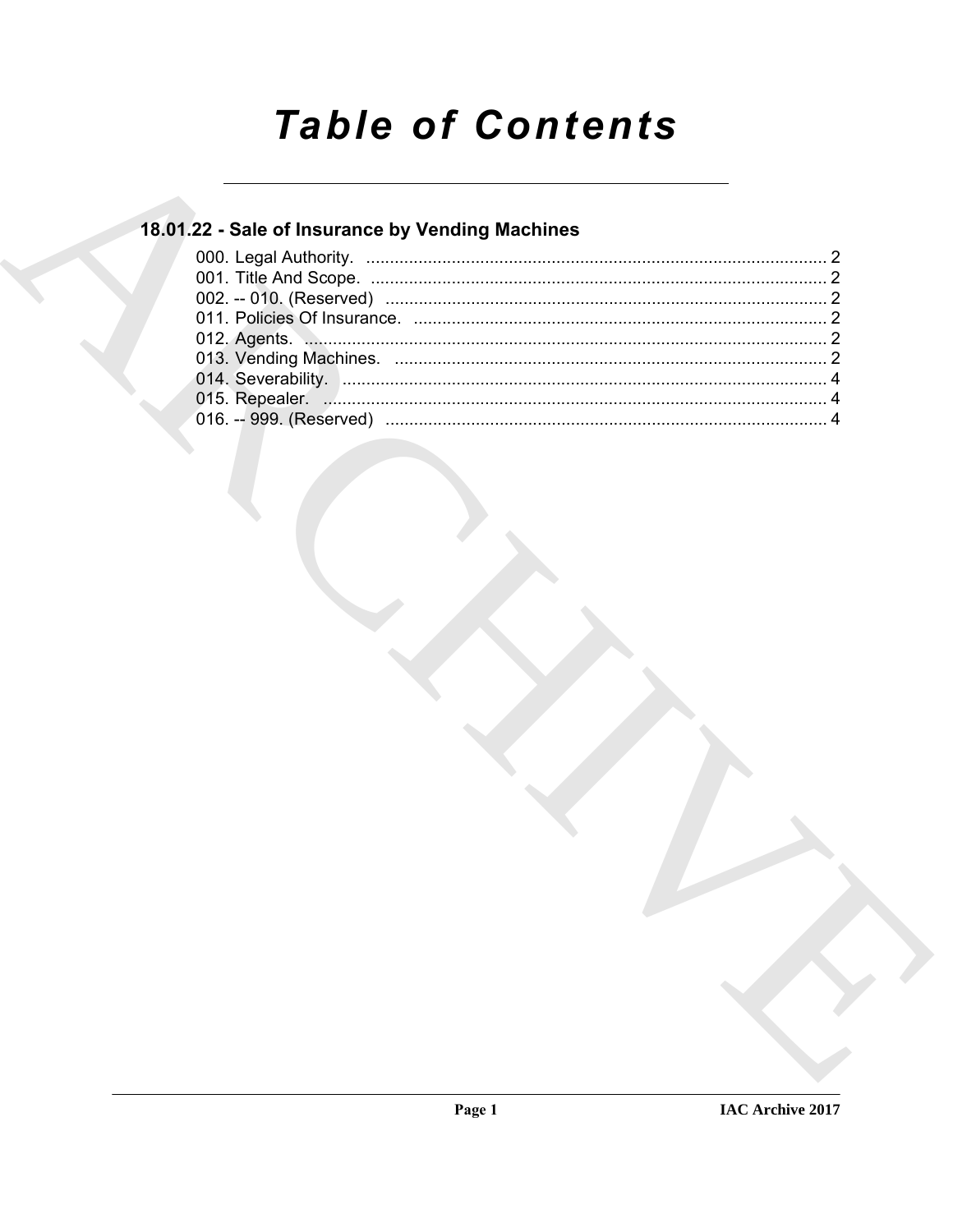#### **IDAPA 18 TITLE 01 CHAPTER 22**

### **18.01.22 - SALE OF INSURANCE BY VENDING MACHINES**

### <span id="page-1-1"></span><span id="page-1-0"></span>**000. LEGAL AUTHORITY.**

Title 41, Chapter 2, Section 211, Idaho Code, and Title 67, Chapter 52, Idaho Code. (7-1-93)

### <span id="page-1-2"></span>**001. TITLE AND SCOPE.**

**ERAL ATTIONERY 22**<br> **ERAL ATTIONERY**<br> **ERAL ATTIONERY EXAMPLE BY PERIODING MACHINES**<br> **ERAL ATTIONERY**<br> **ERAL ATTIONERY EXAMPLE CONTRACT BY PERIODIC ORDER IN EVALUATION (EXAMPLE FOR ALL CONTRACT BY AND ASSOCIATE THE CONT** The purpose of this Rule is to supplement the provisions of Chapter 10, Section 41-1060, Idaho Code, pertaining to sale of insurance by vending machines; to establish requirements of policies to be used; to provide for the submission of policies for approval and the filing of rates; to provide for license requirements and duties of agents soliciting and issuing policies by means of a vending machine; to provide for licensing of and requirements pertaining to vending machines; to declare grounds for suspension or revocation of a vending machine license; to repeal Rule No. 5, effective March 1, 1962, and Rule No. 22, effective May 6, 1971; and to provide an effective date. (7-1-93) effective March 1, 1962, and Rule No. 22, effective May 6, 1971; and to provide an effective date.

### <span id="page-1-3"></span>**002. -- 010. (RESERVED)**

### <span id="page-1-11"></span><span id="page-1-4"></span>**011. POLICIES OF INSURANCE.**

<span id="page-1-16"></span>**01. Travel Accident Insurance**. Only policies of personal travel accident insurance may be issued by vending machine.

<span id="page-1-14"></span>**02. Prior Approval of Policy Form**. Prior to their use, the policy form to be sold through such machine shall be approved by the Director of Insurance and the rates to be charged shall be filed with the Director.

(7-1-93)

<span id="page-1-13"></span>**03.** Insurance Form. No insurance form to be sold through a vending machine or rate shall be used in unless the same are submitted to and approved by the Director of Insurance. (7-1-93) this state unless the same are submitted to and approved by the Director of Insurance.

<span id="page-1-12"></span>**04. Coverage and Benefits**. The policy to be sold shall provide reasonable coverage and benefits for the premium to be charged and shall be reasonably suited for sale and issuance through a vending machine as determined by the Director of Insurance. (7-1-93) determined by the Director of Insurance.

<span id="page-1-15"></span>**05. Prominent Display of Coverage and Restrictions**. Reasonable means shall be provided for informing the prospective purchaser of any such policy of coverage and restrictions of the policy, by prominently displaying such information on the machine. (7-1-93) displaying such information on the machine.

### <span id="page-1-7"></span><span id="page-1-5"></span>**012. AGENTS.**

<span id="page-1-9"></span>**01. Eligible Agents**. Only a resident agent licensed as to disability insurance may solicit applications sum policies of personal travel accident insurance by means of mechanical vending machines. (7-1-93) for and issue policies of personal travel accident insurance by means of mechanical vending machines.

<span id="page-1-8"></span>**02. Eligibility Requirements**. When applying for a vending machine license, the applicant must furnish to the Director evidence or assurance that all requirements contained in Section 41-1060, Idaho Code, have<br>(7-1-93) been met and will continue to be met.

<span id="page-1-10"></span>**03. Inspection and Testing of Vending Machines**. The licensed agent responsible shall cause each vending machine licensed through him to be inspected and tested not less than once each seven (7) days and should same not be in good working condition, shall cause a notice to be prominently displayed thereon that the machine is out of order. Such notice shall be maintained as long as such condition exists. (7-1-93)

### <span id="page-1-17"></span><span id="page-1-6"></span>**013. VENDING MACHINES.**

<span id="page-1-18"></span>**01. Location of Machines**. Machines may be placed at airports, railroad stations, bus stations and similar locations where transportation tickets are sold and of convenience and service to the traveling public, after prior approval of such location by the Director of Insurance, and shall not be moved to a new or different location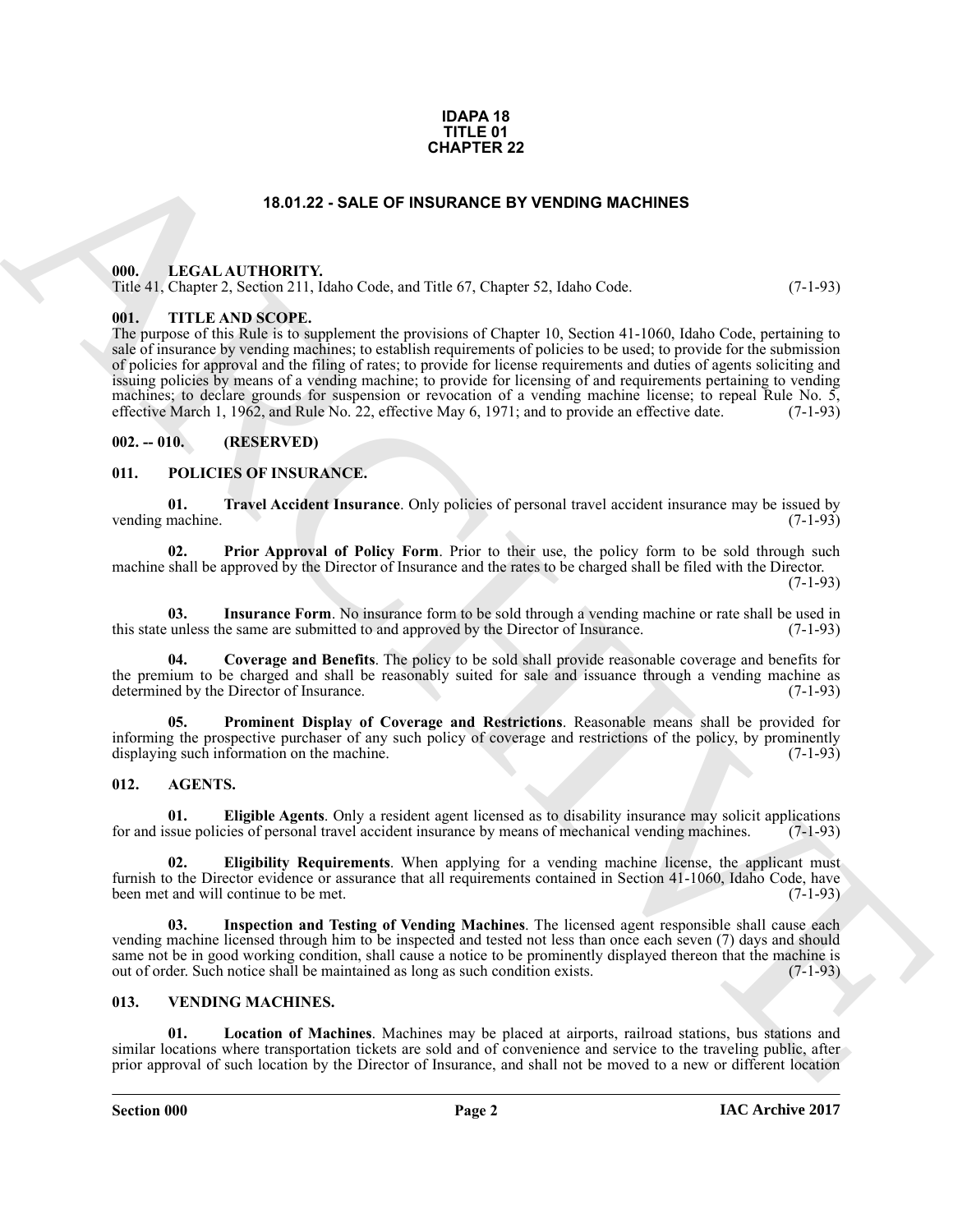## *Department of Insurance*

## <span id="page-2-5"></span><span id="page-2-4"></span><span id="page-2-3"></span><span id="page-2-2"></span><span id="page-2-1"></span><span id="page-2-0"></span>*IDAHO ADMINISTRATIVE CODE IDAPA 18.01.22 - Sale of Insurance*

|                       | <b>Department of Insurance</b>                                                         | by Vending Machines                                                                                                                                                                                                                                                                                                                                                                                                                                                                        |
|-----------------------|----------------------------------------------------------------------------------------|--------------------------------------------------------------------------------------------------------------------------------------------------------------------------------------------------------------------------------------------------------------------------------------------------------------------------------------------------------------------------------------------------------------------------------------------------------------------------------------------|
|                       | without the approval of the Director.                                                  | $(7-1-93)$                                                                                                                                                                                                                                                                                                                                                                                                                                                                                 |
| 02.                   | practical for the purpose as determined by the Director of Insurance.                  | Type of Machine. The type of vending machine to be used shall be reasonably suitable and<br>$(7-1-93)$                                                                                                                                                                                                                                                                                                                                                                                     |
| 03.                   | of the application for the insurer.                                                    | Retention of Copies of Application. All such vending machines shall be constructed and operated<br>so that they shall retain a copy of the application, showing the date of application, name and address of the applicant<br>and of the beneficiary and the amount of insurance afforded by each policy issued, provided that the Director may at<br>his discretion, based on written application therefor, approve other reasonable means of retaining or providing copies<br>$(7-1-93)$ |
| 04.                   | for, is actually received, by prominent display of proper instructions on the machine. | <b>Refund Requirements</b> . Reasonable means shall be provided for refund to the applicant or<br>prospective applicant of money inserted in defective machines and for which no insurance, or a less amount than paid<br>$(7-1-93)$                                                                                                                                                                                                                                                       |
| 05.                   | agent a special vending machine license, which license shall specify:                  | Vending Machine License. As to each such machine to be used, the Director shall issue to the<br>$(7-1-93)$                                                                                                                                                                                                                                                                                                                                                                                 |
| a.                    | The name and address of the insurer.                                                   | $(7-1-93)$                                                                                                                                                                                                                                                                                                                                                                                                                                                                                 |
| b.                    | The name and address of the agent.                                                     | $(7-1-93)$                                                                                                                                                                                                                                                                                                                                                                                                                                                                                 |
| c.                    | The name of the policy to be so sold.                                                  | $(7-1-93)$                                                                                                                                                                                                                                                                                                                                                                                                                                                                                 |
| d.                    | The serial number of the machine.                                                      | $(7-1-93)$                                                                                                                                                                                                                                                                                                                                                                                                                                                                                 |
| 06.<br>complied with: |                                                                                        | Expiration, Suspension, or Revocation. The vending machine license shall be subject to<br>coincidental expiration, suspension or revocation with that of the agent; in addition, the Director may also suspend or<br>revoke any vending machine license if he finds after hearing that any of the following requirements have not been<br>$(7-1-93)$                                                                                                                                       |
| a.                    | reasonable care in the maintenance and supervision of it.                              | The agent or his authorized representative shall regularly inspect the machine and shall exercise<br>$(7-1-93)$                                                                                                                                                                                                                                                                                                                                                                            |
| b.                    | The location of the machine shall be approved by the Director.                         | $(7-1-93)$                                                                                                                                                                                                                                                                                                                                                                                                                                                                                 |
| c.                    | reasonable coverage and benefits.                                                      | The policy as approved, and as may from time to time be examined by the Director, shall provide<br>$(7-1-93)$                                                                                                                                                                                                                                                                                                                                                                              |
| d.<br>public.         |                                                                                        | The use of the machine in the location approved shall continue to be of material convenience to the<br>$(7-1-93)$                                                                                                                                                                                                                                                                                                                                                                          |
|                       | personal travel accident insurance.                                                    | The machine shall be reasonably suitable and practical for the purpose of issuing policies of<br>$(7-1-93)$                                                                                                                                                                                                                                                                                                                                                                                |
| f.                    | the coverage and restrictions of the policy.                                           | Reasonable means shall be provided for informing the prospective purchaser of any such policy of<br>$(7-1-93)$                                                                                                                                                                                                                                                                                                                                                                             |
|                       |                                                                                        | Reasonable means shall be provided for refund to the applicant or prospective applicant of money<br>inserted in a machine and for which no coverage or a less amount of coverage is received than is paid for.<br>$(7-1-93)$                                                                                                                                                                                                                                                               |
| h.                    | the solicitation or issuance of insurance through a vending machine shall be met.      | Any other condition or requirement contained in Title 41 of the Idaho Code which may pertain to<br>$(7-1-93)$                                                                                                                                                                                                                                                                                                                                                                              |
| 07.                   |                                                                                        | Grounds to Revoke or Suspend Other Vending Machine License. Suspension or revocation of                                                                                                                                                                                                                                                                                                                                                                                                    |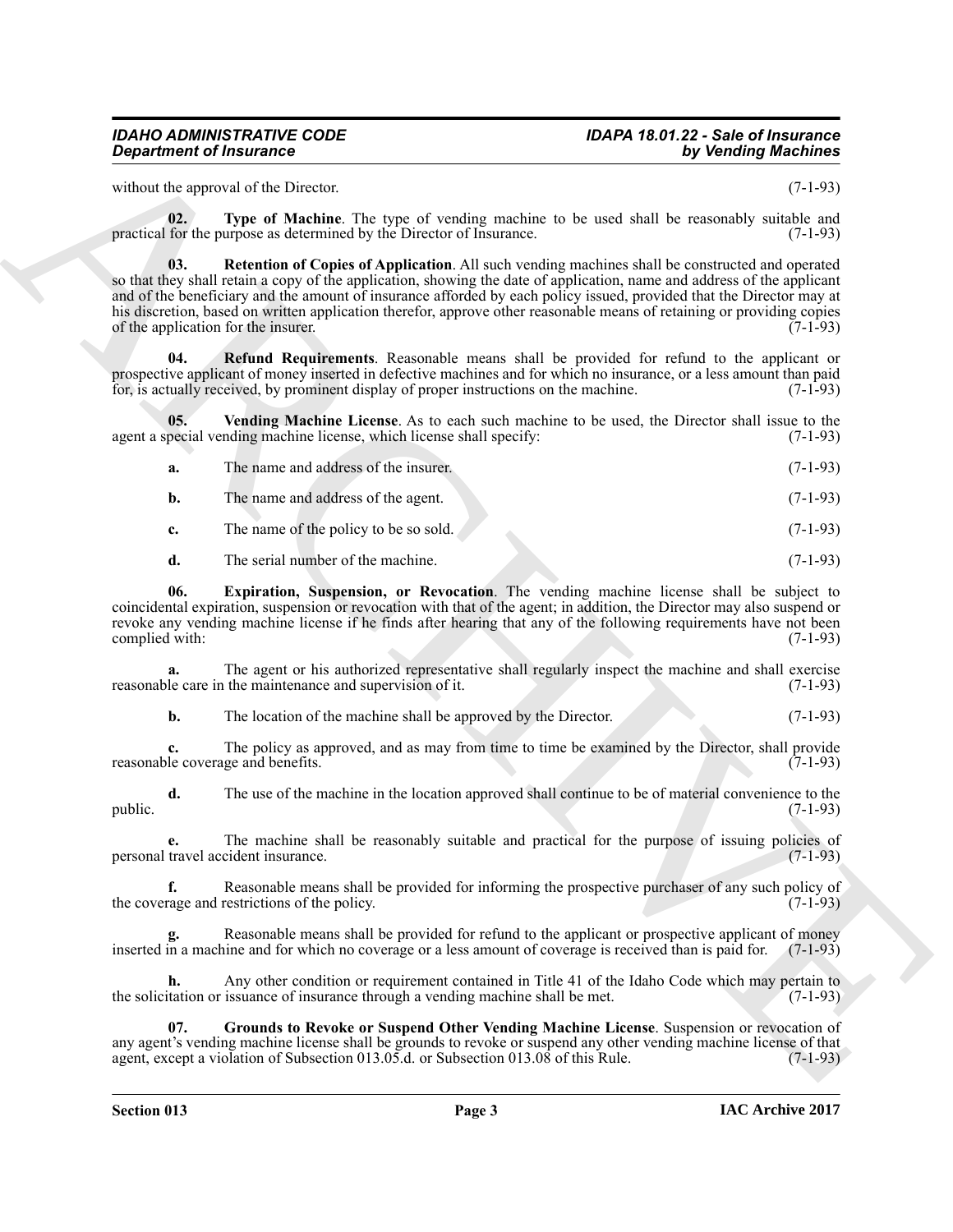<span id="page-3-7"></span>**08.** Machine Out-of-Order. If any machine is out of order for a total of thirty (30) days during any calendar year, it shall be removed from its location by the agent and the license suspended until it is made serviceable.  $(7-1-93)$ 

<span id="page-3-6"></span>**09.** License Fee. The license fee shall be the sum of twenty-five dollars (\$25) for each license year or eof for each respective vending machine. (7-1-93) part thereof for each respective vending machine.

<span id="page-3-5"></span>**10. License Application**. No vending machine shall be placed in use until such time as an application has been made for the licensing of said machine and proper payment of the twenty-five dollars (\$25) per machine has been made to the Director of Insurance and the license issued therefor. (7-1-93)

<span id="page-3-4"></span><span id="page-3-3"></span>**11. Displayment of License**. A copy of the subsisting license shall be prominently displayed on each ding machine in use. (7-1-93) such vending machine in use.

Government of financial consideration is the maintain is only distributed by the main of the state of the state of the state of the state of the state of the state of the state of the state of the state of the state of th **12. Effective Date**. Any machine presently in use, or hereafter put in use in this state shall be subject to the requirements of this rule as of the effective date hereof and the Director may disapprove the use of any such machines if he determines, after hearing, that they do not meet such requirements. (7-1-93) machines if he determines, after hearing, that they do not meet such requirements.

### <span id="page-3-0"></span>**014. SEVERABILITY.**

If any provision of this rule shall be held invalid, the remainder of the rule shall not be affected thereby. (7-1-93)

### <span id="page-3-1"></span>**015. REPEALER.**

Rule No. 5, Insurance Vending Machines, effective March 1, 1962, and Rule No. 22, Sale of Insurance by Vending Machines, effective May 6, 1971, were repealed, effective December 15, 1979, and are replaced by Amended Rule No. 22, effective December 15, 1979.

### <span id="page-3-2"></span>**016. -- 999. (RESERVED)**